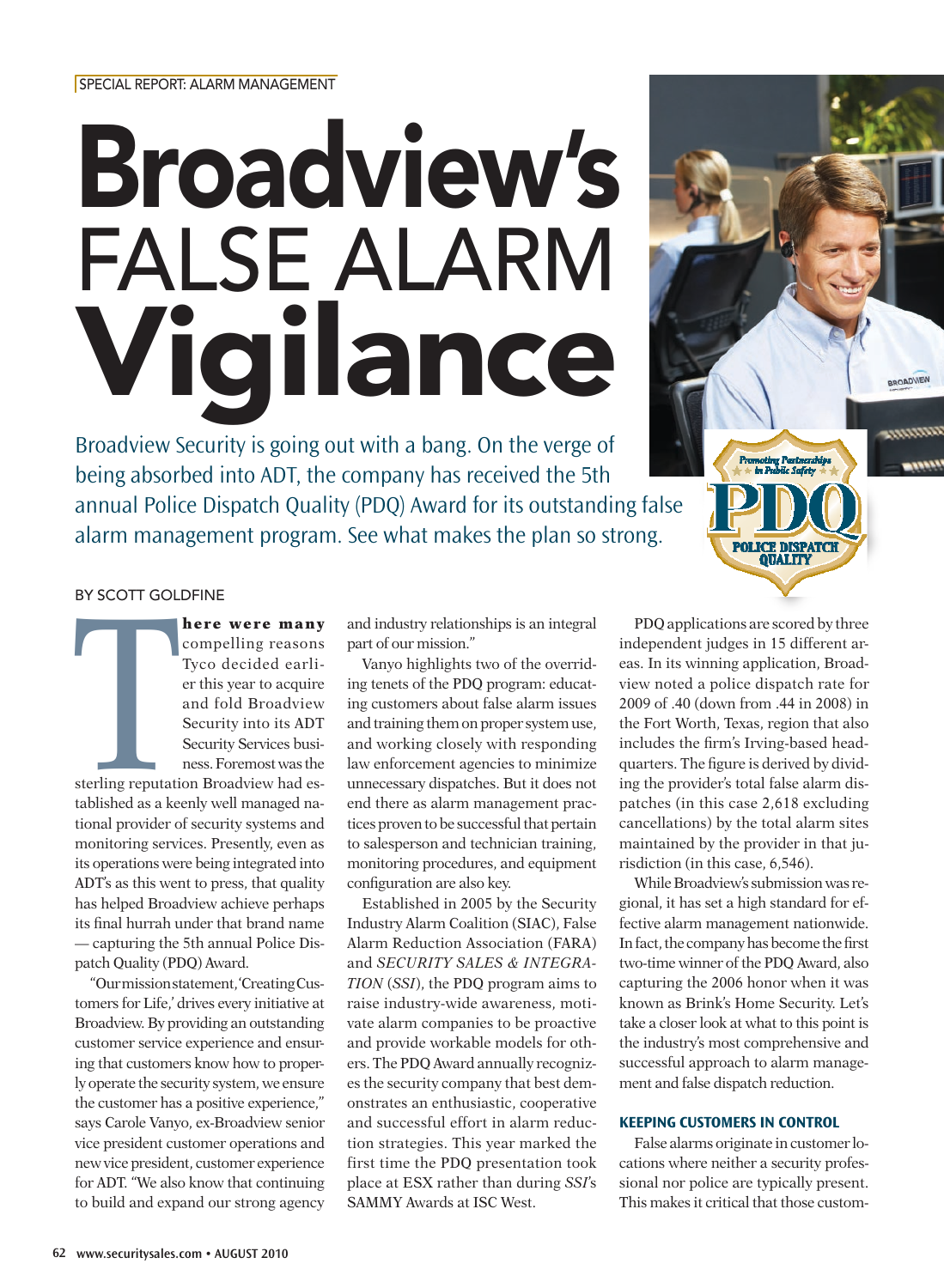



Being conscientious and implementing a host of proven best practices, both in its monitoring and customer service centers as well as among its skilled force of field personnel, has served Broadview Security well.

ers grasp the proper operation of their system, local permitting requirements and ordinances, what to expect in the event of an alarm, how to handle a false alarm, and the need to minimize unwarranted response by the authorities.

Among the ways this is accomplished before and during a sale: advertising, sales literature and contract must give a realistic expectation of the response that will be made when an alarm occurs; salespeople must explain, prior to installation, local requirements for

permits, permit fees and fines for false alarms, if applicable, and assist the customer in obtaining a required permit; and documentation should be provided to the customer that explains the false dispatch issue and tips to reduce the risk of a false dispatch.

Once the sale is made, installers or other employees must instruct new customers about: proper use of the system; if a seven-day test period is used, describe how the alarms will be handled; how to select an arm/disarm code and an identity code; how to determine appropriate entry and exit delay periods; how to prevent false alarms that could occur with the system just installed; how to cancel an alarm or request for dispatch; how to contact the installing or monitoring company for assistance; how to obtain service when the alarm system malfunctions; how an answering machine or "call waiting" may affect alarm verification and cancellation procedures; and how DSL, VoIP or other services may impact the alarm system.

The provider should also instruct the customer on the steps in the verification process and assist in selecting appropriate call list telephone numbers. Encouraging customers to provide local numbers for all contacts is preferred, with an emphasis on the use of cellular numbers as the second premises number. It's advisable to deploy an active program in the monitoring station to identify and correct outdated contact information. Ongoing communication, such as newsletters and bill inserts, after the sale is crucial in maintaining the customer relationship and awareness of false alarm prevention.

Of course, all of this requires a commitment of time, resources and money. But as Vanyo explains, the payoff is well worth the investment.

"By investing a considerably small amount in producing customer collateral, the benefits outweigh the expenditures," she says. "The key is to do so across all customer touch points product development, sales, installation, service, monitoring, care, Web sites, E-mails, statement mailers. They are low-cost avenues that provide huge

results. At the end of the day, having customers who know exactly what to do in the event of a false alarm is something you almost can't put a price tag on."

#### **Technology'S IMPORTANT ROLE**

The type of equipment, its configuration and installation also play a major role in the incidence of false alarms. Alarm companies are urged to install products that meet the requirements of the SIA CP-01 standard, with all programmable options set to default settings. The devices should also meet all applicable UL standards.

"We have actually had about 90 percent of what is required in CP-01 built into our systems since 1993, long before today's standard was written and adopted by the industry," says Vanyo. "Since late 2003, every new panel we install has been CP-01 compliant. We have an actual cancel button on our keypad — different from a cancel feature, which requires a customer to enter a series of numbers."

To help ensure problem-free installations, technicians ought to be certified as meeting the requirements of National Training School (NTS) Level I or II, or equivalent (such as a documented company training program that is similar in content and duration), as well as meet any state or jurisdictional continuing education requirements. Broadview employs one of the industry's most thorough technical training regimens. In addition to NTS, technicians must be certified in Fire Alarm Installation Methods (FAIM); go through a 12-week in-house course that includes classroom, in-the-field and online studies; and complete a system service certification that shows they have troubleshooting and resolution skills.

"Our internal Certified Trainer Program has been the single-most successful tool for our technicians. That, coupled with other field training components, rounds out the 12-week program technicians are required to complete before being on their own in the field. We have advanced ongoing training that includes components of the NTS training program," says Vanyo. ➞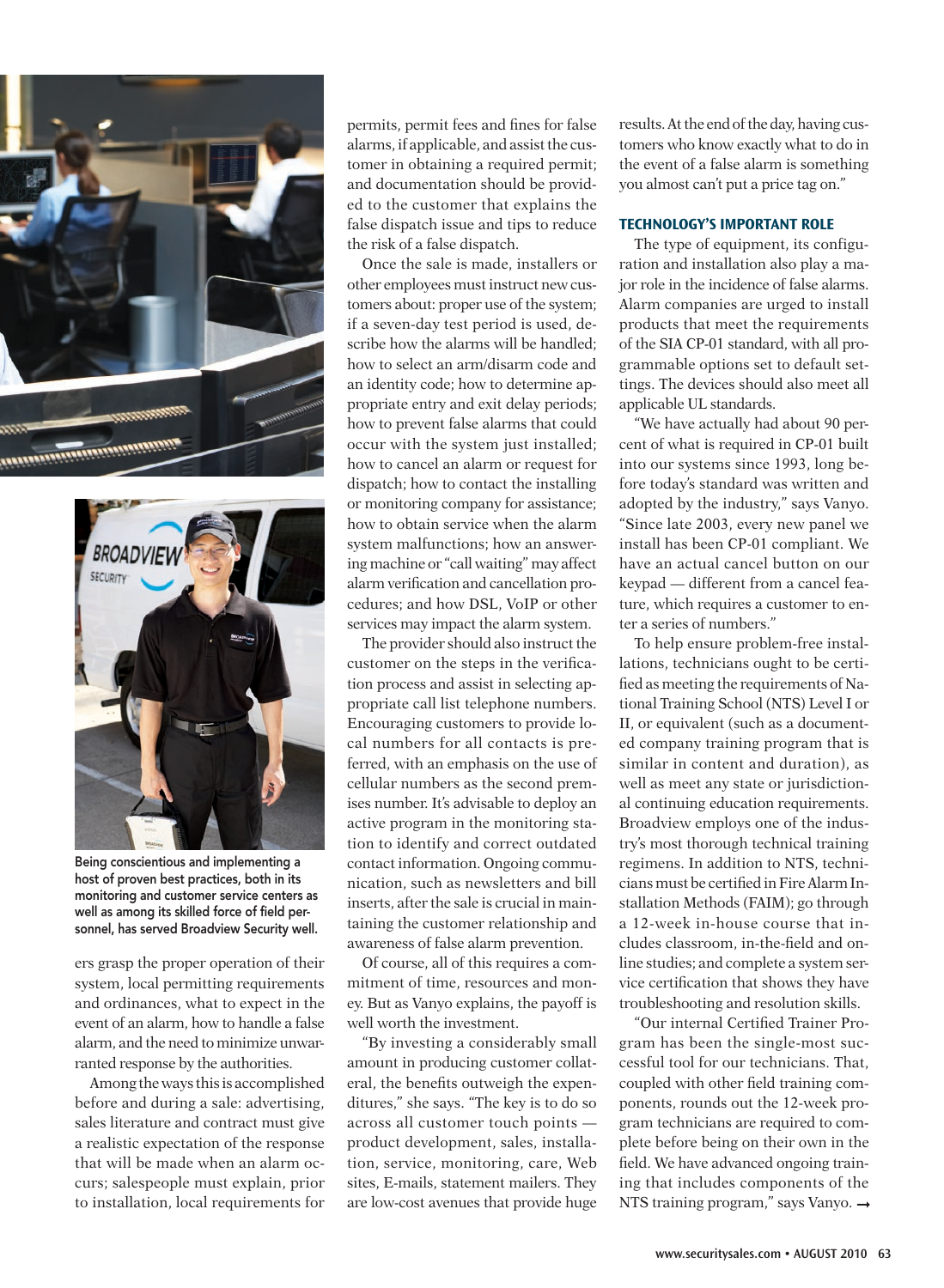# PDQ Award Salutes False Alarm Reduction



Broadview Security's Rob Washington (*right*) accepts the PDQ Award from (*l-r*) SIAC's Stan Martin, Honeywell's Gordon Hope and *SSI*'s Scott Goldfine at a ceremony held during ESX in Pittsburgh. The program is organized by *SSI*, SIAC and FARA; Honeywell is a sponsor.

#### **Mindful Monitoring**

Whether it's the primary provider's own or that of a third party, the way in which the central monitoring center handles an incoming alarm signal is another paramount facet in averting false dispatches. As is the case with the installation/service piece of the puzzle, it is essential monitoring operators are well trained via course such as those offered by the Central Station Alarm Association (CSAA).

An intrusion alarm monitoring practice that always made sense, but never more so than in the golden age of mobile communication devices, is *enhanced call verification* (ECV), or calling at least two phone numbers prior to dispatch. Broadview has offered this service since 1989, making it mandatory for commercial accounts in 1993 and residential in 2003. Increasingly, jurisdictions are legislating or strongly recommending ECV.

Another practice that is all too often neglected is contacting customers after each and every false alarm occurrence to review the event and determine the cause. This helps keep them as isolated incidents and prevents them from progressing into chronic problems. Addressing each false alarm on a case-bycase basis is also vital from a customer experience/perception point of view.

"We have seen great feedback from both customers and employees who engage with customers with elevated activity. While we are servicing the account, via customer care or through field operations, we take the time to answer any system-operation questions the customer has, and ensure that performance metrics and quality measurements include false alarm reduction aspects," says Vanyo.

In particular, monitoring providers need to track the worst false alarm abusers each month and take the necessary corrective action, up to and including terminating the account. However, implementing a program as extensive as Broadview's makes that scenario unlikely as customers and employees alike work in unison toward the best solutions.

"We have built the program into the fabric of the organization. From our 'false alarm savvy' online quiz to effortless contact updates, we constantly reach out to customers across all spectrums of activity," says Vanyo. "We leverage customer profiles with low activity, while directly contacting those with elevated alarms. We have especially targeted the issues that naturally arise from multiple users."

# **Partnering With Police**

The final element in the alarm response chain is the one with the onus to arrive on the scene when an emergency or crime event occurs to ensure

public safety — the police. These agencies also stand the most to lose if overburdened with false alarms, and their lack of response can devalue alarm systems themselves. Thus the importance for a strong relationship to exist among alarm companies and law enforcement cannot be overstated.

That's why the support of a police department with a letter confirming the alarm rate and acceptability of the applicant is required to qualify for consideration in the PDQ program. Broadview understands and fully embraces the need to nurture this dynamic. In particular, Fort Worth's ordinance requirement that all alarm systems be permitted in order to receive police response has resulted in a collaborative partnership where both parties benefit. Together, they help each other keep track to make sure alarm system owners' permits remain current.

"Through the years, Broadview Security and the Fort Worth Alarm Unit have established a good working relationship," says Kathleen Schraufnagel, Broadview industry and government relation liaison. "The success we have enjoyed in continued compliance with the ordinance as well as reductions in false alarms is directly related to the ongoing communication between both parties."

Broadview went so far as to create a permit department within its corporate office to make sure there are no hitches for either responding agencies or customers.

"It really comes down to a willingness to listen to law enforcement concerns and truly communicate with them on solutions and ideas," says Vanyo. "Ultimately, we are all concerned about the citizen/customer as well as the realities of managing alarms."

> **For additional content connected with this article, see the Under Surveillance blog at www.securitysales.com/**

IND IT ON THE WEB

**undersurveillance.**